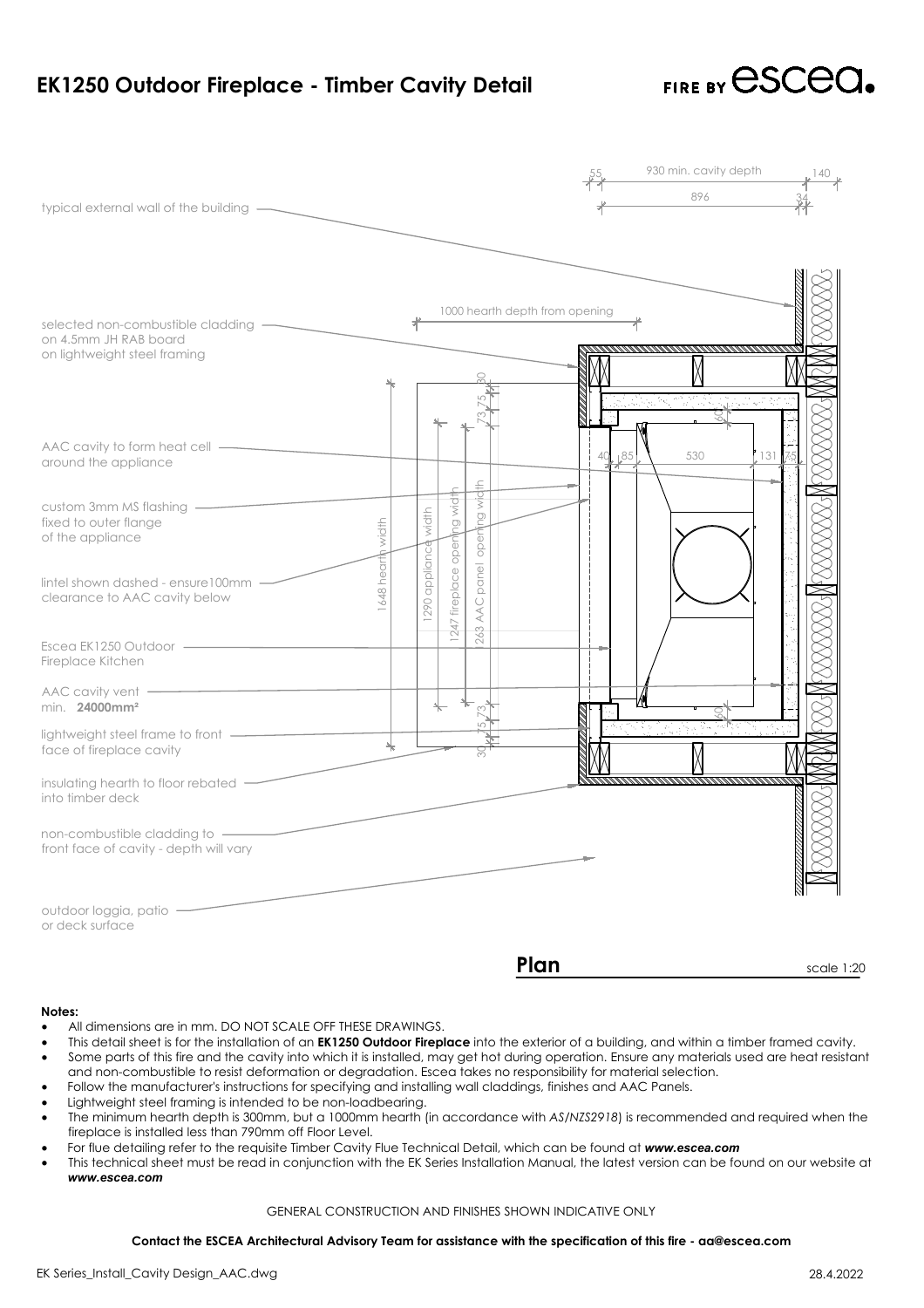

| EK1250 Outdoor Fireplace - Timber Cavity Detail                                                                                                                                                                                                                                                                                                                                                                                                                                                                                                                                                                                                                                                                                                                                                                                                                                                                                                                                                                                                                                                                                                                                                                                                                         |                                                                |                       | FIRE BY CSCCC                  |
|-------------------------------------------------------------------------------------------------------------------------------------------------------------------------------------------------------------------------------------------------------------------------------------------------------------------------------------------------------------------------------------------------------------------------------------------------------------------------------------------------------------------------------------------------------------------------------------------------------------------------------------------------------------------------------------------------------------------------------------------------------------------------------------------------------------------------------------------------------------------------------------------------------------------------------------------------------------------------------------------------------------------------------------------------------------------------------------------------------------------------------------------------------------------------------------------------------------------------------------------------------------------------|----------------------------------------------------------------|-----------------------|--------------------------------|
| timber frame to support ——<br>chimney above the roof line                                                                                                                                                                                                                                                                                                                                                                                                                                                                                                                                                                                                                                                                                                                                                                                                                                                                                                                                                                                                                                                                                                                                                                                                               |                                                                | 930 min. cavity depth | 586 25 <sub>kk</sub> 75<br>450 |
| 350/400/450 flue system —                                                                                                                                                                                                                                                                                                                                                                                                                                                                                                                                                                                                                                                                                                                                                                                                                                                                                                                                                                                                                                                                                                                                                                                                                                               | И                                                              |                       |                                |
| $line$ lintel size TBC - ensure $100$ mm $\longrightarrow$<br>clearance to AAC cavity below                                                                                                                                                                                                                                                                                                                                                                                                                                                                                                                                                                                                                                                                                                                                                                                                                                                                                                                                                                                                                                                                                                                                                                             |                                                                | $\propto$             | $\times$                       |
| combustible ceiling above the fire                                                                                                                                                                                                                                                                                                                                                                                                                                                                                                                                                                                                                                                                                                                                                                                                                                                                                                                                                                                                                                                                                                                                                                                                                                      | Ē                                                              |                       | 400<br>350                     |
| AAC Cavity dropbox to support -<br>the flue system                                                                                                                                                                                                                                                                                                                                                                                                                                                                                                                                                                                                                                                                                                                                                                                                                                                                                                                                                                                                                                                                                                                                                                                                                      | ceiling above                                                  |                       |                                |
| selected non-combustible cladding -<br>on 4.5mm JH RAB board<br>on to lightweight steel framing                                                                                                                                                                                                                                                                                                                                                                                                                                                                                                                                                                                                                                                                                                                                                                                                                                                                                                                                                                                                                                                                                                                                                                         | ance to<br>clear<br>54                                         | 655 appliance width   | 131                            |
| Escea EK1250 Outdoor —<br>Fireplace Kitchen                                                                                                                                                                                                                                                                                                                                                                                                                                                                                                                                                                                                                                                                                                                                                                                                                                                                                                                                                                                                                                                                                                                                                                                                                             | 850 min.                                                       |                       |                                |
| custom 3mm MS flashing<br>fixed to outer flange<br>of the appliance                                                                                                                                                                                                                                                                                                                                                                                                                                                                                                                                                                                                                                                                                                                                                                                                                                                                                                                                                                                                                                                                                                                                                                                                     | 3 fireplace height<br>hing<br><i><b>ppeni</b></i><br>opel      | 85 ا                  |                                |
| $AAC$ cavity vent $-$<br>min. 24000mm <sup>2</sup>                                                                                                                                                                                                                                                                                                                                                                                                                                                                                                                                                                                                                                                                                                                                                                                                                                                                                                                                                                                                                                                                                                                                                                                                                      | pane<br>fireplace<br>$\bigcirc$<br>Š                           |                       |                                |
| lightweight steel frame to front $\_\_$<br>face of fireplace cavity                                                                                                                                                                                                                                                                                                                                                                                                                                                                                                                                                                                                                                                                                                                                                                                                                                                                                                                                                                                                                                                                                                                                                                                                     |                                                                |                       |                                |
| non-combustible cladding to -<br>front face of cavity - depth will vary                                                                                                                                                                                                                                                                                                                                                                                                                                                                                                                                                                                                                                                                                                                                                                                                                                                                                                                                                                                                                                                                                                                                                                                                 |                                                                | (笑く) れんき せいじんかそうめい    |                                |
| combustible cavity vent -<br>min. 35300mm <sup>2</sup><br>timber frame fixed to 100mm -<br>concrete slab to support weight<br>of appliance                                                                                                                                                                                                                                                                                                                                                                                                                                                                                                                                                                                                                                                                                                                                                                                                                                                                                                                                                                                                                                                                                                                              | S                                                              |                       |                                |
| insulating hearth to rebated -<br>into timber deck                                                                                                                                                                                                                                                                                                                                                                                                                                                                                                                                                                                                                                                                                                                                                                                                                                                                                                                                                                                                                                                                                                                                                                                                                      | DA A                                                           | $\triangleleft$ :     |                                |
| external wall foundation and<br>concrete slab                                                                                                                                                                                                                                                                                                                                                                                                                                                                                                                                                                                                                                                                                                                                                                                                                                                                                                                                                                                                                                                                                                                                                                                                                           |                                                                | <b>Section - Side</b> | scale 1:20                     |
| Notes:<br>All dimensions are in mm. DO NOT SCALE OFF THESE DRAWINGS.<br>$\bullet$<br>This detail sheet is for the installation of an <b>EK1250 Outdoor Fireplace</b> into the exterior of a building, and within a timber framed cavity.<br>$\bullet$<br>Some parts of this fire and the cavity into which it is installed, may get hot during operation. Ensure any materials used are heat resistant<br>$\bullet$<br>and non-combustible to resist deformation or degradation. Escea takes no responsibility for material selection.<br>Follow the manufacturer's instructions for specifying and installing wall claddings, finishes and AAC Panels.<br>$\bullet$<br>Lightweight steel framing is intended to be non-loadbearing.<br>$\bullet$<br>The minimum hearth depth is 300mm, but a 1000mm hearth (in accordance with AS/NZS2918) is recommended and required when the<br>$\bullet$<br>fireplace is installed less than 790mm off Floor Level.<br>For flue detailing refer to the requisite Timber Cavity Flue Technical Detail, which can be found at www.escea.com<br>$\bullet$<br>This technical sheet must be read in conjunction with the EK Series Installation Manual, the latest version can be found on our website at<br>$\bullet$<br>www.escea.com | <b>GENERAL CONSTRUCTION AND FINISHES SHOWN INDICATIVE ONLY</b> |                       |                                |
| Contact the ESCEA Architectural Advisory Team for assistance with the specification of this fire - aa@escea.com                                                                                                                                                                                                                                                                                                                                                                                                                                                                                                                                                                                                                                                                                                                                                                                                                                                                                                                                                                                                                                                                                                                                                         |                                                                |                       |                                |
| EK Series_Install_Cavity Design_AAC.dwg                                                                                                                                                                                                                                                                                                                                                                                                                                                                                                                                                                                                                                                                                                                                                                                                                                                                                                                                                                                                                                                                                                                                                                                                                                 |                                                                |                       | 28.4.2022                      |

# **Notes:**

- All dimensions are in mm. DO NOT SCALE OFF THESE DRAWINGS.
- · This detail sheet is for the installation of an **EK1250 Outdoor Fireplace** into the exterior of a building, and within a timber framed cavity. All dimensions are in mm. DO NOT SCALE OFF THESE DRAWINGS.<br>This detail sheet is for the installation of an **EK1250 Outdoor Fireplace** into the exterior of a building, and within (<br>Some parts of this fire and the cavity int values:<br>• All dimensions are in mm. DO NOT SCALE OFF THESE DRAWINGS.<br>• This detail sheet is for the installation of an **EK1250 Outdoor Fireplace** into the exterior of a building, and wi<br>• Some parts of this fire and the ca Notes:<br>• All dimensions are in mm. DO NOT SCALE OFF THESE DRAWIN<br>• This detail sheet is for the installation of an **EK1250 Outdoor Fir**<br>• Some parts of this fire and the cavity into which it is installed,<br>• Follow the manu • All dimensions are in mm. DO NOT SCALE OFF THESE DRAWINGS.<br>• This detail sheet is for the installation of an **EK1250 Outdoor Fireplace** into the exterior of a building, and within a timber framed cavity.<br>• Some parts of For flue detailing refer to the requisite Timber Cavity Flue Technical Detail, which can be found at **Some parts** of this fire and the cavity into which it is installed, may get hot during operation. Ensure any materials a **Contact in the ESCEA Architectural Advisory Team for assistance with the specification of this fire - aa@escea.com**<br>
Contact the ESCEA Architectural Advisory Team for assistance with AS/NZS2918) is recommended and require
- 
- 
- Follow the manufacturer's instructions for specifying<br>Lightweight steel framing is intended to be non-load<br>The minimum hearth depth is 300mm, but a 1000mr<br>fireplace is installed less than 790mm off Floor Level. • This technical sheet must be read in conjunction with the EK Series Installation. Kannon Manual, the latest more instituted to be read in conjunctions.<br>• Lightweight steel framing is intended to be non-loadbearing.<br>• The ions for specifying and installing wall claddings, finishes and AAC if<br>led to be non-loadbearing.<br>mm, but a 1000mm hearth (in accordance with AS/NZS2918) is rec<br>nm off Floor Level.<br>liste Timber Cavity Flue Technical Detail
- 
-